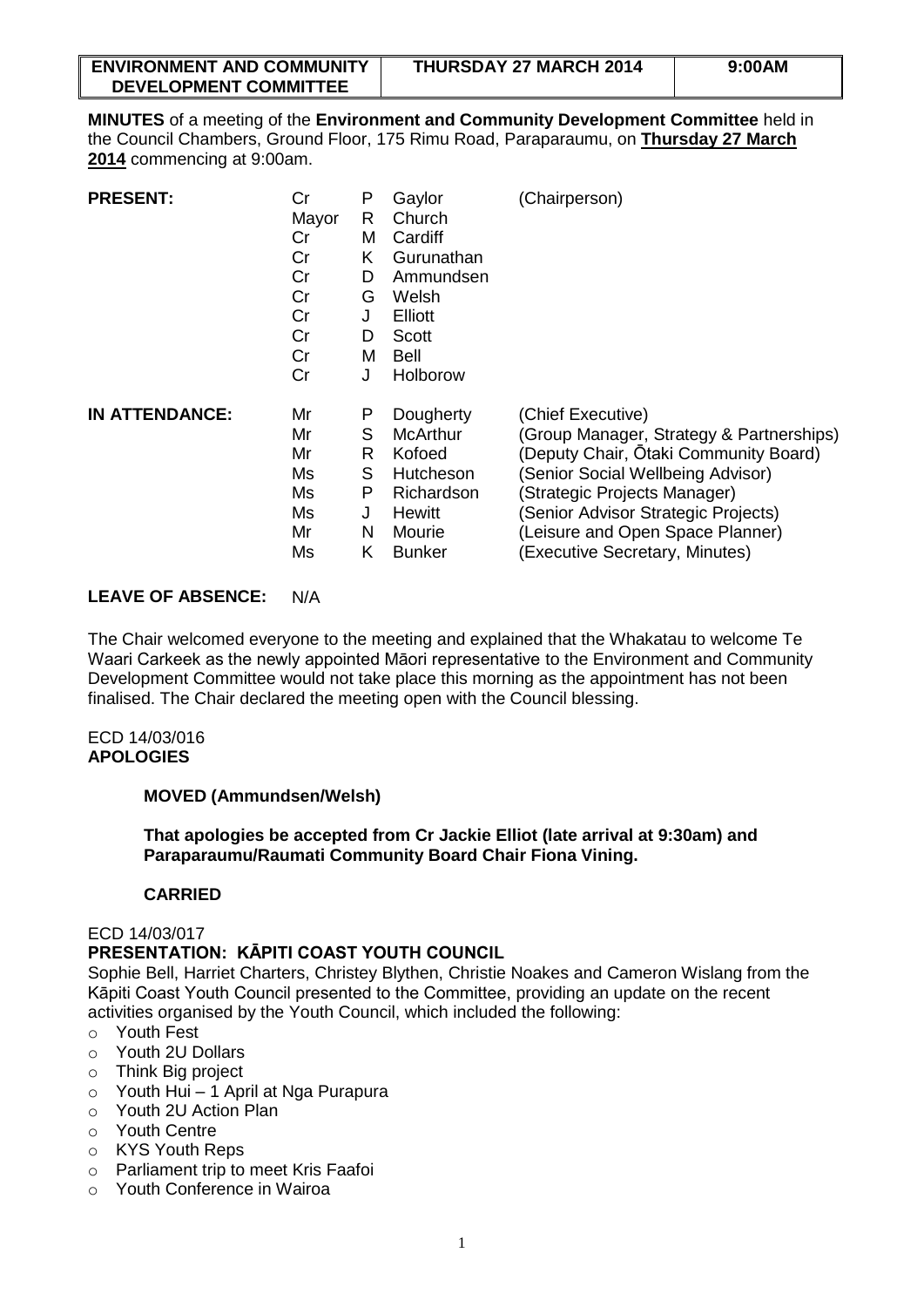| <b>ENVIRONMENT AND COMMUNITY</b> | <b>THURSDAY 27 MARCH 2014</b> | 9:00AM |
|----------------------------------|-------------------------------|--------|
| <b>DEVELOPMENT COMMITTEE</b>     |                               |        |

Discussion took place on the success of the Youth Fest event; the Committee members congratulated the Youth Council for the high standard of the event.

### ECD 14/03/018 **PUBLIC SPEAKING**

1. Rachael Osborne, from Kāpiti Youth Support (KYS) spoke in support of their Community Contracts. Ms Osborne thanked the Committee and gave background on the services KYS provides.

*\*Cr Jackie Elliot joined the meeting at 9:30am*

# ECD 14/03/019

# **PRESENTATION: PROPOSED JIM COOKE PARK STOPBANK RECONSTRUCTION – GREATER WELLINGTON REGIONAL COUNCIL.**

Graeme Campbell and Kees Nauta, from Greater Wellington Regional Council gave a presentation regarding the Jim Cooke Park Stopbank reconstruction project, outlining issues and providing details of the current three phase work programme, due for completion by June 2017.

Discussion took place regarding the work programme phases, the flood risk and the impact of the earthworks require for this project. Mr Nauta informed the Committee that the District Plan identifies the residual flood risk and it was agreed that 32 cubic metres of earthworks would mitigate any risk. Mr Campbell confirmed that a standard stopbank would require a great number of materials to the site, with volumes in the thousands, possibly tens of thousands.

# ECD 14/03/020

# **PUBLIC SPEAKING (continued)**

- 2. Charlie Cordwell, Central Regional Manager of Surf Life Saving New Zealand spoke in support of their Community Contracts and thanked Committee members for past support. Mr Cordwell reported on the Paekakariki and Ōtaki patrols.
- 3. Christine Bongiovanni from Kāpiti Disability Information & Equipment Centre spoke in support of their Community Contracts and provided background of the services they provide.

*\*Cr Bell left the meeting at 10:25am and returned at 10:32am*

4. Lynn Sleath, from Kapiti Cycling Inc (KCI), spoke to the Committee regarding Cycleways, Walkways and Bridleways Advisory Group (CWB) and tabled a paper. KCI suggested that the Terms of Reference (ToR) of CWB be reviewed and informed the Committee that KCI have withdrawn from the Advisory Group until a review has taken place. KCI conveyed that they would also like to talk to the Committee about Kapiti Road and Airport Management Plan and also address the distinction between on road cycle lanes and off road cycle pathways; Mr Sleath offered to present at the next ECD meeting in May. **ACTION:** *add KCI issues to Matters under Action.* **ACTION:** *Chair of CWB to attend ECD in May.*

*\*Cr Elliott left the meeting at 10:43pm and returned at 10:47pm*

5. Richard Mansell, Kapiti Chamber of Commerce spoke regarding the Review of the Strategy for Supporting Economic Development and Kāpiti Coast Annual Economic Profile 2013 reports. Mr Mansell told the Committee that he would be happy to be involved in the review.

*\*The meeting adjourned at 10:51am and reconvened at 11:09am.*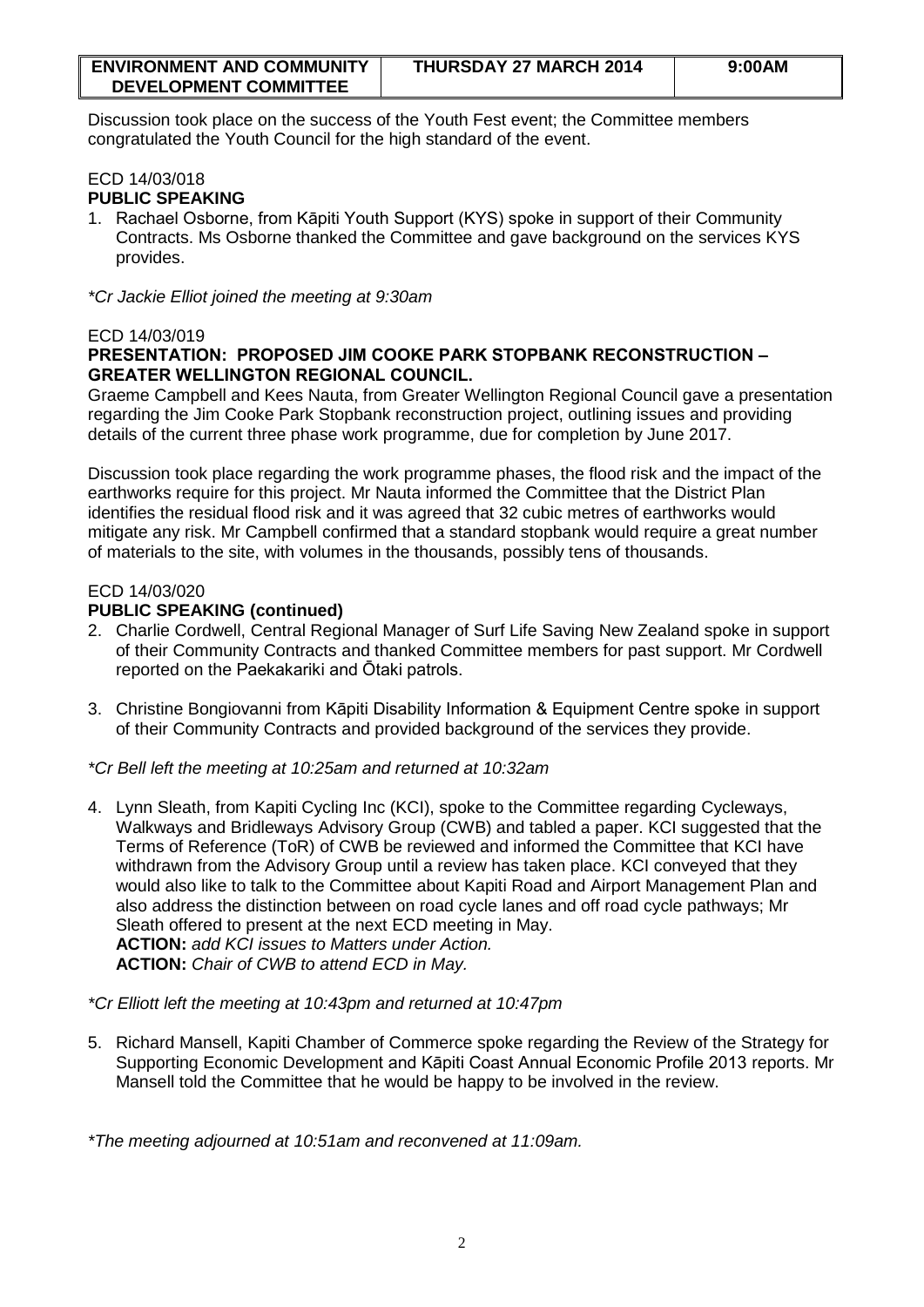## ECD 14/03/021 **CONFIRMATION OF MINUTES**

### **MOVED (Welsh/Holborow)**

**That the minutes of the 13 February 2013 meeting of the Environment and Community Development Committee be confirmed as a true and accurate record.** 

### **CARRIED**

#### ECD 14/03/022 **MATTERS UNDER ACTION**

The following matters under action were discussed:

1. Wainui Stream – Stephen McArthur reported that additional dry weather water quality monitoring has been undertaken, which found levels of E.coli had significantly reduced. Sean Mallon, Group Manager Infrastructure Services had responded to the Friends of the Paekakariki Streams question with a letter, dated 24 March 2014, signed by the Chair of ECD. A letter has also been sent to GWRC regarding the stream issue. A meeting has been organised for 27 March 2014, on site with GWRC and Kapiti Coast District Council officers and Friends of the Paekakariki Streams group to coordinate a long term strategy for the stream. **ACTION:** *Letters to be circulated to Councillors via EMB.*

## **CHAIRPERSON'S/MEMBERS' BUSINESS**

- (a) Public Speaking time responses:
	- 1. **Kāpiti Youth Services (KYS)**

Cr Ammundsen commented on KYS work mentoring young men and asked Ms Osborne to inform the Committee on this work.

Cr Holborow asked about the current void for youth between leaving school and going on a benefit. Ms Osborne informed the Committee that KYS works with youth that are disengaging with the school system to get them back on track and monitor them. Cr Cardiff enquired how many staff the centre had. Ms Osborne said that the centre has 32 part time staff and four volunteers.

Rob Kofoed noted he is on the KYS Board.

## 2. **Kapiti Cycling**

The Chair asked that the issues be managed via matters under action

1. Review ToR of CWB – to be discussed as part of the CWB presentation to the May meeting.

- 2. Seeking clarification on cycleway along the Expressway (as above)
- 3. Kapiti Road (as above)

## 3. **Kapiti Chamber of Commerce**

The Mayor informed the Committee that he would be meeting with Liz Koh, Chair of Kapiti Chamber of Commerce, and this would be one of the topics for discussion. Mr Dougherty, Chief Executive, agreed that the Chamber should definitely be involved in discussion at officer level

- (b) Leave of Absence there were none
- (c) Matters of an Urgent Nature there were none
- (d) Declarations of Interest Relating to Items on the Agenda **ACTION:** change order of agenda, to be addressed after 'Apologies'.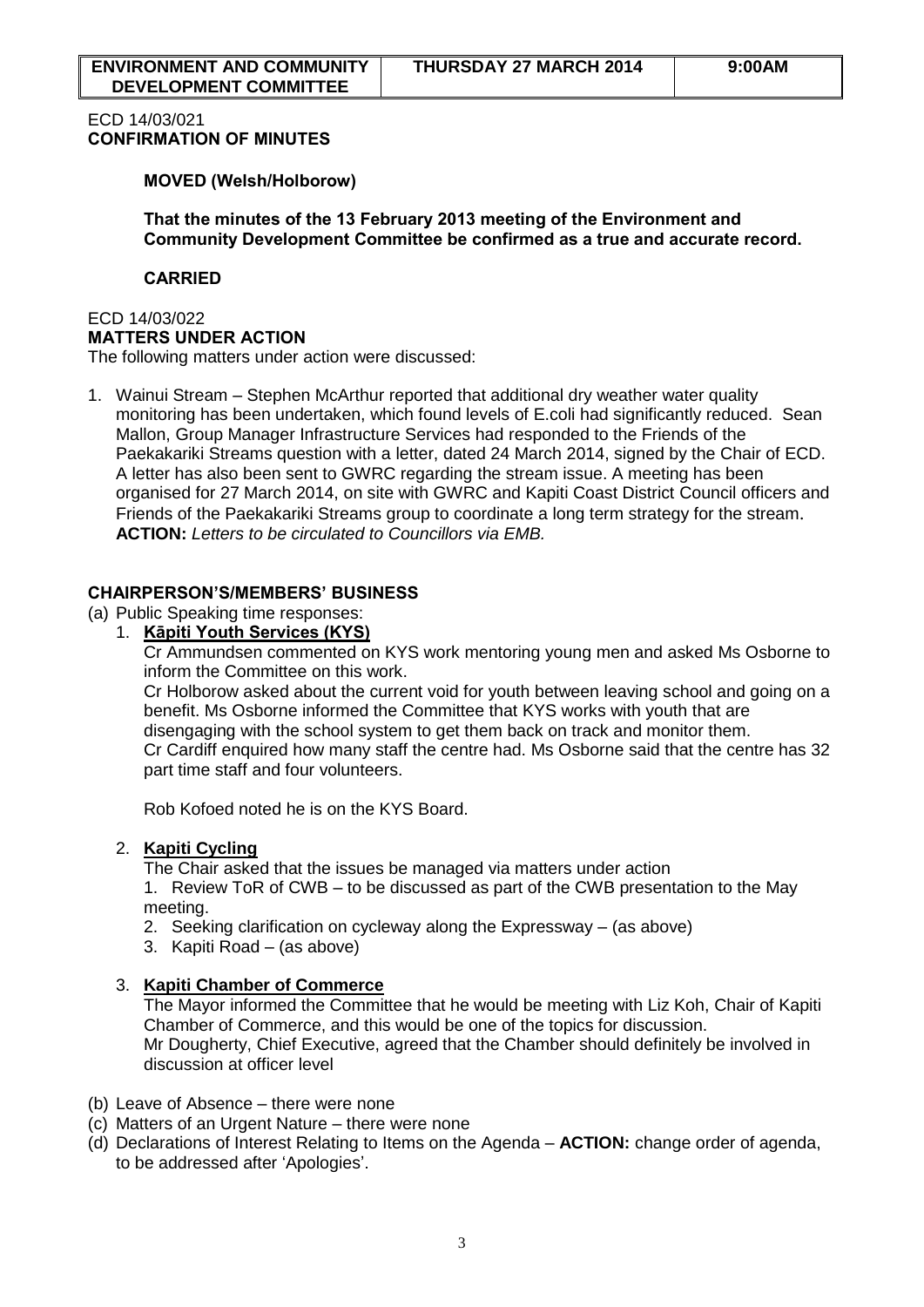| <b>ENVIRONMENT AND COMMUNITY</b> | <b>THURSDAY 27 MARCH 2014</b> | 9:00AM |
|----------------------------------|-------------------------------|--------|
| <b>DEVELOPMENT COMMITTEE</b>     |                               |        |

#### ECD 14/03/023

## **[COMMUNITY CONTRACTS:](http://www.kapiticoast.govt.nz/Documents/Meetings/Current/Environmental%20and%20Community%20Development%20Committee%20(ECD)/2014/1316%2003%2027%20March%202014/1316-03-ECD-OR-Community-Contracts-Part-Two-SP-14-1127.pdf) PART TWO**

Sam Hutcheson, Senior Social Wellbeing Advisor spoke to the report regarding Community Contract holders' annual reports. Community Contract holders are required to provide annual reports. The first six summaries were provided in a report to the Environment and Community Development Committee meeting on 13 February 2014. This report provides the remaining summaries and brief financial analysis of the financial reports provided by the Community Contract holders.

## **MOVED (Welsh/Bell)**

**That the Committee notes the report on performance by Community Contract holders, as set out in Appendix Two of this report SP-13-1089 and notes the areas of concern.** 

**That the Committee thanks the Community Contract holder organisations for their valuable work.** 

## **CARRIED**

### ECD 14/03/024 **REVIEW OF THE 2012 STRATEGY FOR SUPPORTING ECONOMIC DEVELOPMENT**

Stephen McArthur, Group Manager Strategy & Partnerships and Philippa Richardson, Strategic Projects Manager spoke to this report seeking approval for the proposed approach to carrying out a review of the 2012 Strategy for Supporting Economic Development.

Mr McArthur stated that a clear direction was sought from the Committee, on what approach to take for the review. Mr McArthur suggested a smaller work group be formed to work out the scope, setting direction and the Terms of Reference then report back to Council.

Cr Welsh proposed an Economic Development Strategy be formed to enable business growth and development in the district and suggested the following wording:

- 1. Providing fit-for-purpose infrastructure;
- 2. Adopting a customer focused/business friendly culture; and
- 3. Streamlining regulatory services

Discussion took place regarding amending the proposed resolution.

It was agreed that the Committee would amend the recommendation to include a briefing workshop in the process to define the strategy and scope.

## **MOVED (Gaylor/Ammundsen)**

**That the Committee reviews the 2012 Strategy for Supporting Economic Development and that process will commence at a briefing workshop on 10th April.** 

## **CARRIED**

## ECD 14/03/025

## **KAPITI COAST ANNUAL ECONOMIC PROFILE 2013**

Jane Hewitt, Senior Advisor Strategic Projects, provided the Committee with an overview of the 2013 Economic Profile for the District.

*\*Cr Elliott left the meeting at 12:13pm and returned at 12:14pm*